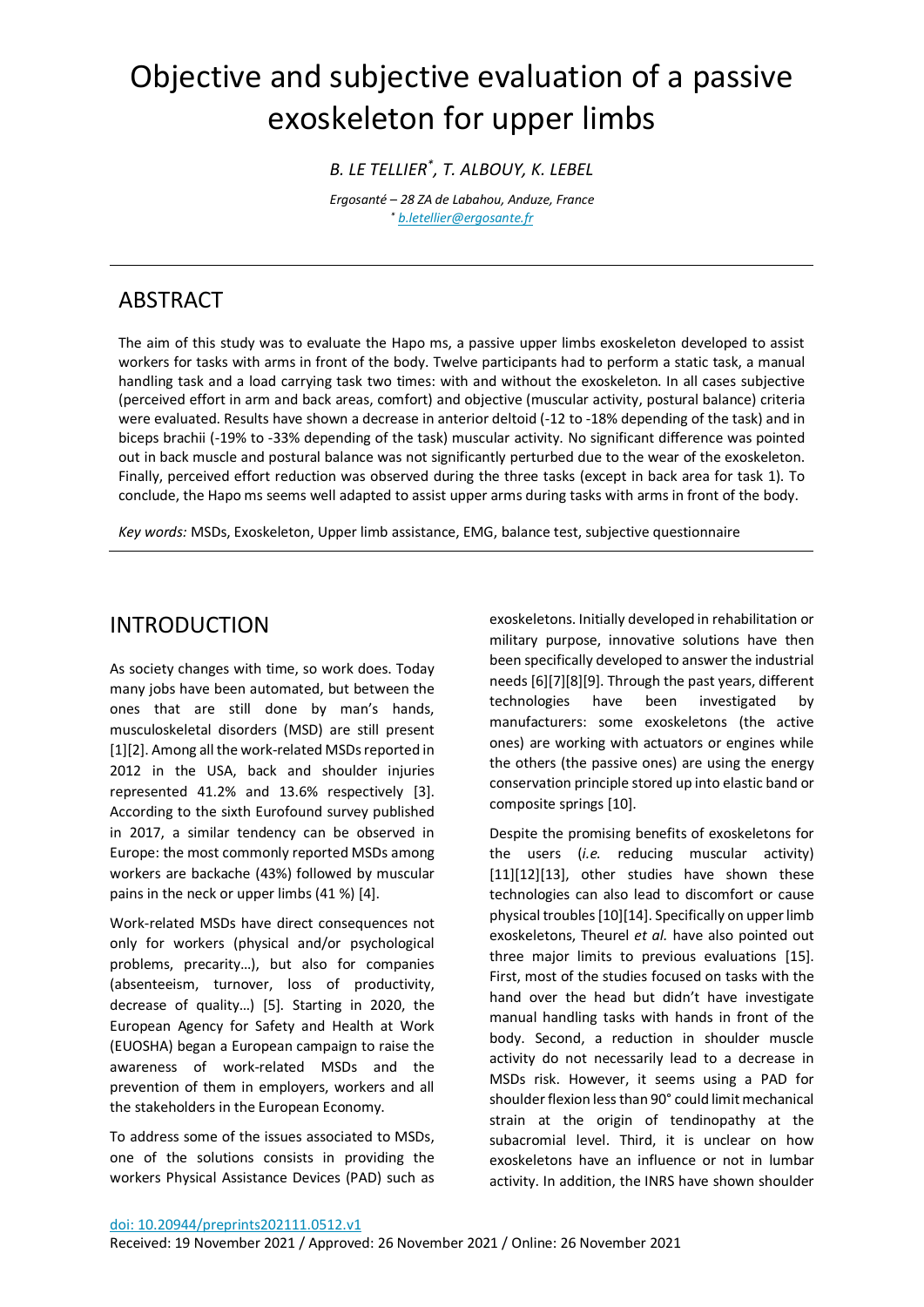assistance devices can disturb postural balance of the worker, in particular for manual handling of loads less than 5 k[g \[16\].](#page-7-15)

Since there is no specific standard to refer, exoskeletons should be evaluated within a global approach, considering subjective (perceive effort, comfort…) and objective (muscular activity, balance…) criteria. This paper aims to evaluate a new industrial exoskeleton which have been developed to assist the upper limbs during tasks with the arms in front of the body. In particular, this study takes into account the previously cited limits, analyzing both agonist and antagonist muscles, including the ones which do not benefit from the assistance of the exoskeleton.

# PROTOCOL

### **Participants**

Twelve healthy adult subjects (5 women and 7 men), right-handed and without history of neuromuscular disorders have been selected to participate to the study. Respected means and SD for age, height and mass were  $30.3 \pm 9.9$  years old, 172.4 ± 11.1 cm, and 71.0 ± 17.4 kg. The participants were advised not to perform strenuous activities for at least the two days before the experiment to avoid the risk of muscle fatigue. All of them gave their written and oral informed consent prior to the study.

### **Experimental design**

Three representative tasks for upper limbs assistance have been considered during the experiments. Each task has been conducted in a laboratory environment under two conditions: with and without the Hapo ms exoskeleton.

The first one is a static task which replicate working jobs with hands over head. Participants were asked to stay 35 seconds with their arms at 105°, holding 1 kg in each hand. An adjustable tripod rod was used as a reference during the experiments to ensure participants were maintaining their arms at the required angle [\(Figure 1\)](#page-1-0).



*Figure 1: static task with arms at 105°, 1 kg per hand* 

<span id="page-1-0"></span>The second task was representing a manual handling task with hands in front of the body. Participants were facing a table with an electric base adjusted at 5 cm under their sternum height. They were asked to grasp weights (6x 1kg + 2x 2kg) one by one to move them from the left side of the table to the right side and vice versa [\(Figure 2\)](#page-1-1). This task was performed 3 times with the right hand and 3 times with the left hand.



*Figure 2: manual handling task: 6 x 1 kg + 2 x 2 kg weights to shift from: (a) left to right; (b) right to left* 

<span id="page-1-1"></span>The last task consisted in carrying a 6 kg load between two places [\(Figure 3\)](#page-2-0). This task was designed to replicate a punctual operation when the operator has to bring a box (tool, items, parts...) to his workspace to continue his job. Participants have to take the load from the table (same height than for Task 2), turn around and go to place it on a 50 cm height seat, 3 m away. They have then to bend down again, retrieve the load and carry it to its initial place on the table. This task was repeated 10 times.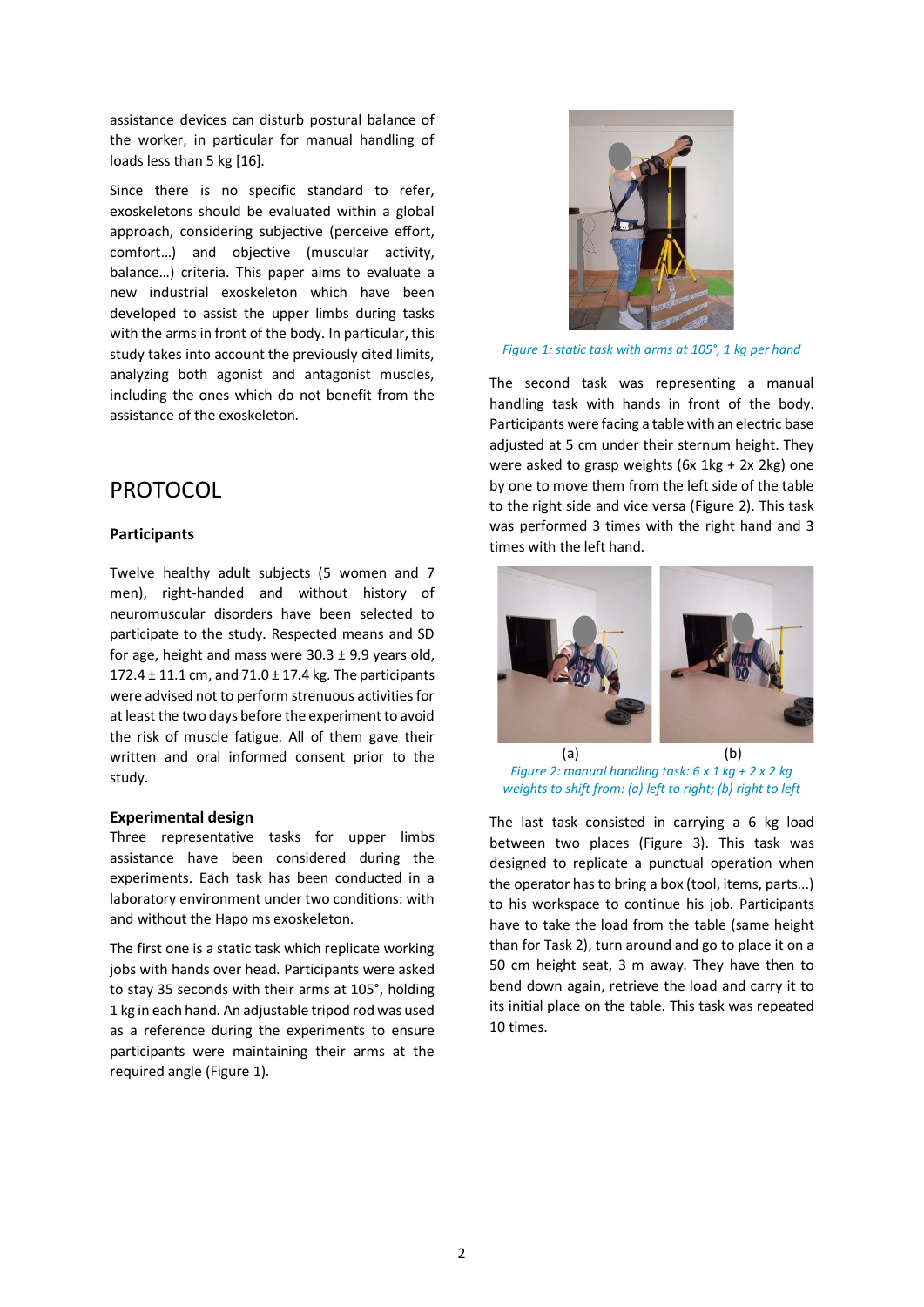

(a) (b) *Figure 3: dynamic task: 6 kg load to carry (a) from a table (b) to a seat 3 m away* 

### <span id="page-2-0"></span>**Procedure**

At their arrival into the lab, participants were welcomed and informed of both the purpose and the protocol of the tests. They could then ask all the questions they had in order to make them confident and relaxed prior to the experiments.

The following step consisted in EMG sensors placement on 6 muscles (anterior deltoid, biceps brachii, pectoralis major, triceps brachii, longissimus and latissimus dorsi) following the SENIAM recommendations [\[17\].](#page-7-16) The Maximum Voluntary Contractions (MVC) for each muscle have then been recorded three times during 5 seconds isometric contractions, followed by 45 seconds rest. According to Burden [\[18\],](#page-8-0) MVC values permit to normalize muscle activity measurements and compare results between participants. Finally, it has been asked the participants to do some trials of each task to ensure they perfectly understood the protocol.

Two conditions were considered during the experiments: with the exoskeleton and without. Both conditions were previously randomized for each participant. A 10 min break was given to the participants between the two conditions to limit any bias related to physical fatigue. In both cases, the three tasks were performed in the same order for all the participants. First the static task with hand over the head, then the manual handling task and last, the load carrying task. Each task was separated by another 5 min break.

### **Equipment and instrumentation**

### *Exoskeleton*

The Hapo ms is a passive, lightweight (1.3 kg) exoskeleton developed by Ergosanté to assist the upper limbs during jobs with the arms in front of the body. This PAD provides an assistance for all work at a vertical arm angle of 0° to 135° and in a horizontal range of 180°. The Hapo ms is constituted of 3 main elements [\(Figure 4\)](#page-2-1):

- a harness which is wore like a backpack.
- two springs (one for each arm) made of fiberglass composite material.
- two double-interfaces which maintain both the upper arm and the lower arm at the elbow articulation

This exoskeleton has been developed under 2 possible spring stiffnesses. The choice of the stiffness depends of the kind of job (frequency, duration, arm height…), the morphology of the user and its personal preference. During this experiment, it has arbitrary decided to use the softer springs (provided assistance until 4 kg).



*Figure 4: lateral view of the Hapo ms. (1) Harness; (2) Springs; (3) double-interface)* 

<span id="page-2-1"></span>Once worn on the back like a backpack, the Hapo ms needs to be fitted to the morphology of the user. Several straps permit to adjust the size of the harness while the height of the springs is adapted to the height of the trunk using telescopic tubes. Double-interfaces are then fastened to upper and lower arms at the elbow level.

### *Surface electromyography*

Surface electromyography (EMG) data have been recorded at a 2000 Hz sampling rate using quadrupole Trigno Avanti sensors (DELSYS) for the three tasks (only on the right side of the body). The transmission of EMG signals was achieved via the internal Wifi network and the data acquisition was performed using EMGworks Acquisition software.

Considering the intent of use of the exoskeleton, it has been decided to analyze muscular activity for:

- elevator muscles of the arm (anterior deltoid, biceps brachii and pectoralis major)
- spinal erector muscle (longissimus)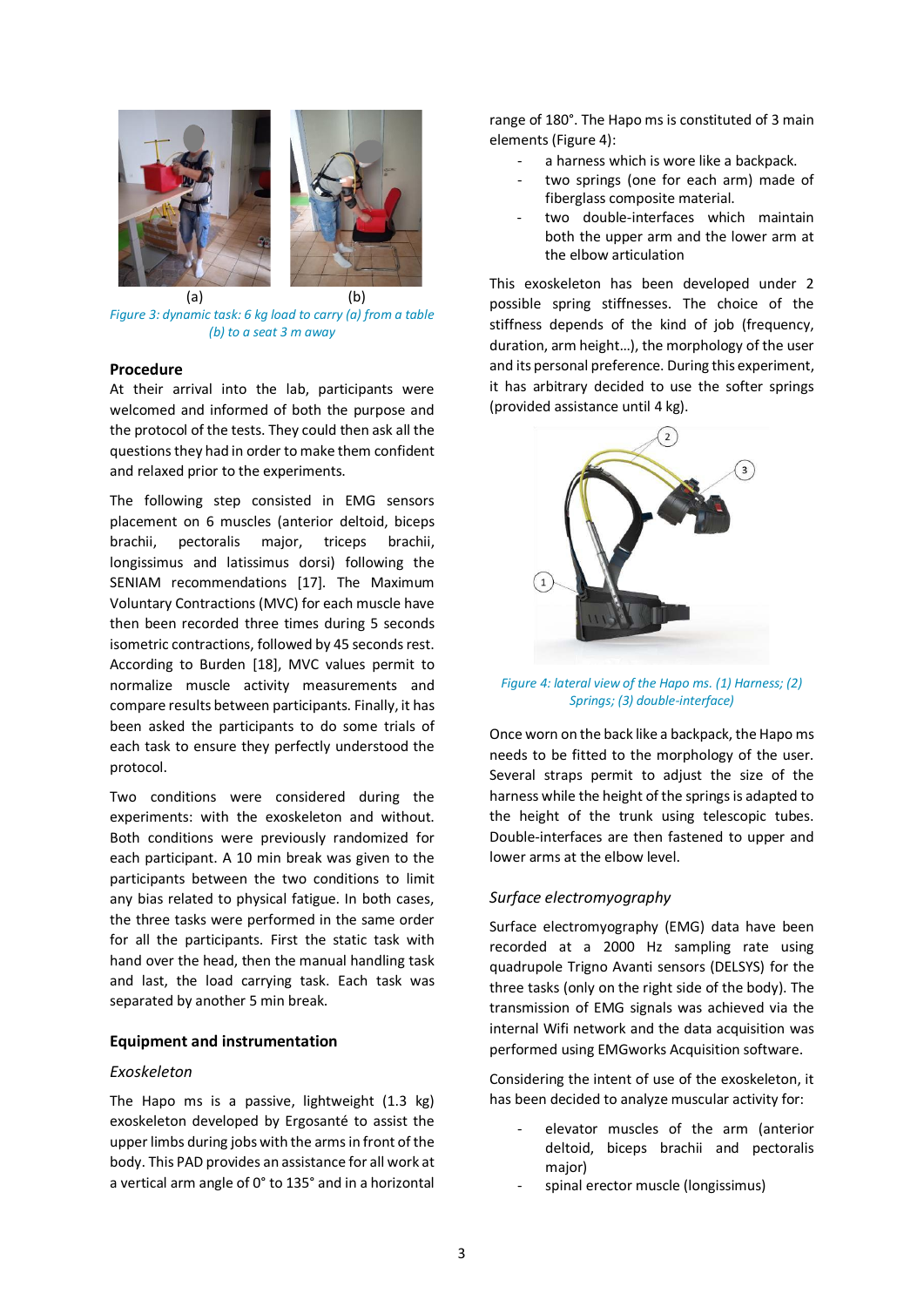antagonist muscles (triceps brachii and latissimus dorsi)

The muscles have been shaved and cleaned with biomedical materials in order to remove sediment and the layer of dead skin, thus minimizing the influence of possible variations in impedance under the electrodes. Electrodes were then placed according to the SENIAM recommendations, which suggest placing them longitudinally and along the fibers of the muscle [\[17\].](#page-7-16) [Figure 5](#page-3-0) shows the EMG sensors placement on the human body.



<span id="page-3-0"></span>*Figure 5: EMG placement* 

Data processing have been done with a customized script in MATLAB (The MathWorks Inc. Natrick, MA, USA) following three steps. First, raw data were rectified and filtered using a 4 Hz low pass filter (3rd order Butterworth filter). Then, the Root Mean Square (RMS) values were calculated for all the EMG data (MVC test and for the 3 tasks). Finally, EMG activity related to the 3 tasks were normalized to the maximal MVC RMS values.

### *Force-platform*

Previous studies have shown postural balance can be analyzed from the Center of Pressure velocity (COPv) value [\[19\]](#page-8-1)[\[20\]](#page-8-2)[\[21\].](#page-8-3) To do so, an AMTI® AGC-O force platform has been used for Tasks 1 and 2 (static tasks). The ground reaction forces and momentum were recorded at a 150 Hz frequency for the x, y and z directions, then low-pass filtered at 5 Hz. Finally, the mean COPv values have been calculated for both tasks, with and without the exoskeleton.

### *Subjective questionnaire*

Two kind of subjective criteria have been considered during the experiments: the perception of the effort (both for upper limbs and for the dorsolumbar area) and the global comfort. A CR10 Borg

scale is commonly used in the literature to evaluate muscular activity perception due to the relationship between the effort (F) and the CR10 measurement  $(F = CR10 \times 10)$ . As for the comfort, participants have to score their perception between 0 (very uncomfortable) and 10 (very comfortable).

Both criteria were evaluated for the 3 tasks and 2 conditions, except for the global comfort which have not been considered in task 1 (not relevant due to the static nature of the task).

### **Data processing and analysis**

Objective and subjective data were analyzed using JASP open-source Software (University of Amsterdam, The Netherland), with significance set at  $p < 0.05$ . Due to the small number of the population (n = 12 participants), the assumption of normality of a Student t-test was not respected. Therefore, the non-parametric Wilcoxon test have been used for the statistical analysis.

### **RESULTS**

### *Task1: static task*

Three muscular activity measurements were significantly lower (p < 0.05) with the exoskeleton: anterior deltoid, biceps brachii and pectoralis major muscles. Results presented in [Figure 6](#page-3-1) show almost 12%, 26% and 18% decrease for the three muscles respectively.



<span id="page-3-1"></span>*Figure 6: Mean EMG values normalized by the MVC for each muscle, with and without the exoskeleton. Asterisks denote significant differences (p < .05) from the reference condition (without exoskeleton)*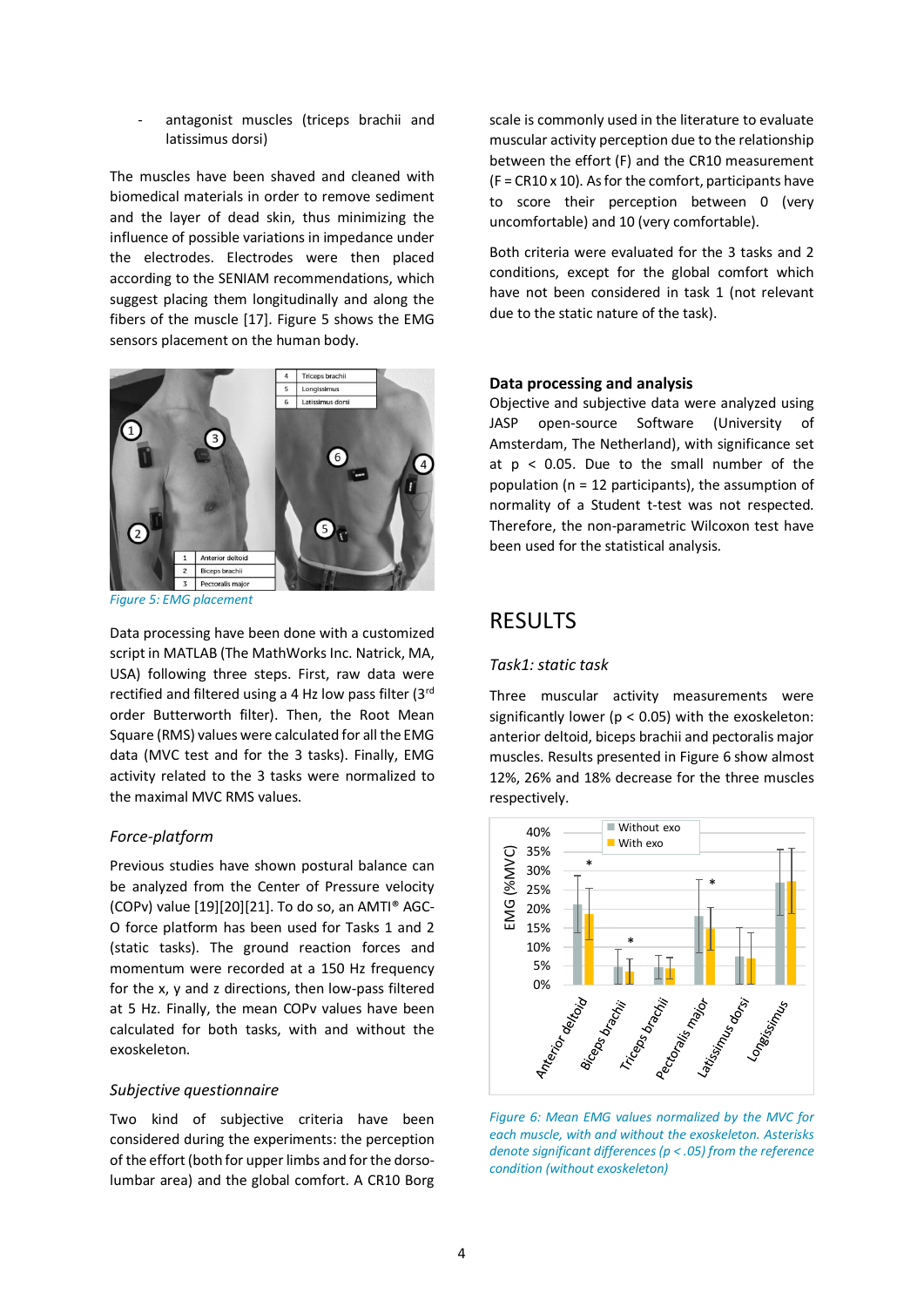COPv results have been analyzed only for 8 participants due to technical issues during data acquisition. Mean values for both conditions (with and without the exoskeleton) were respectively  $M_{w/o\;exo} = 0.0091 \; m.s^{-1}$  and  $M_{w/c}$ <sub>exo</sub> = 0.0086 m.s<sup>-1</sup> but these results are not statistically significant.

Results in terms of perceived efforts estimated by the participants are presented in [Figure 7.](#page-4-0) The statistical analysis showed that using the exoskeleton help to reduce the perception of effort in upper arms ( $p < 0.05$ ) from a 3.96/10 score (between "moderate" and "strong" perceptions) to a 2.42/10 score (between "weak" and "moderate" perceptions). There was no significantly difference for the effort perceived in back area.



<span id="page-4-0"></span>*Figure 7: Subjective results for task 1: perceived efforts with and without the exoskeleton. Asterisks denote significant differences (p < .05) from the reference condition (without exoskeleton)* 

### *Task 2: manual handling task*

For a technical problem, only 11 out of 12 participants have done this task. Concerning muscular activity results, four EMG measurements were significantly lower ( $p < 0.05$ ) during the condition "with exoskeleton" ([Figure 8\)](#page-4-1). Anterior deltoid and biceps brachii activity were 16% and 33% lower with the Hapo ms. As for the pectoralis major and the latissimus dorsi, EMG values are -7% and -12% lower compared to the reference condition.



<span id="page-4-1"></span>*Figure 8: Mean EMG values normalized by the MVC for each muscle, with and without the exoskeleton. Asterisks denote significant differences (p < .05) from the reference condition (without exoskeleton)* 

The statistical analysis of COPv measurements didn't show a significantly difference when participants were using the exoskeleton or not. In both cases, mean values are  $M_{w/o\;exo} = 0.1212$  m.s<sup>-1</sup> and  $M_{w/\text{exo}} = 0.1204 \text{ m.s}^{-1}$ .

Subjective results are presented in [Figure 9.](#page-4-2) The effort perceived for both the upper limbs and back areas were statistically lower with the exoskeleton (p < 0.05) while this condition was not respected for the perceived comfort ( $p > 0.05$ ). The mean CR10 scores were -27% and -36% compared to the condition without the Hapo ms.



<span id="page-4-2"></span>*Figure 9: Subjective results for task 2: perceived efforts and perceived comfort with and without the exoskeleton. Asterisks denote significant differences (p < .05) from the reference condition (without exoskeleton)*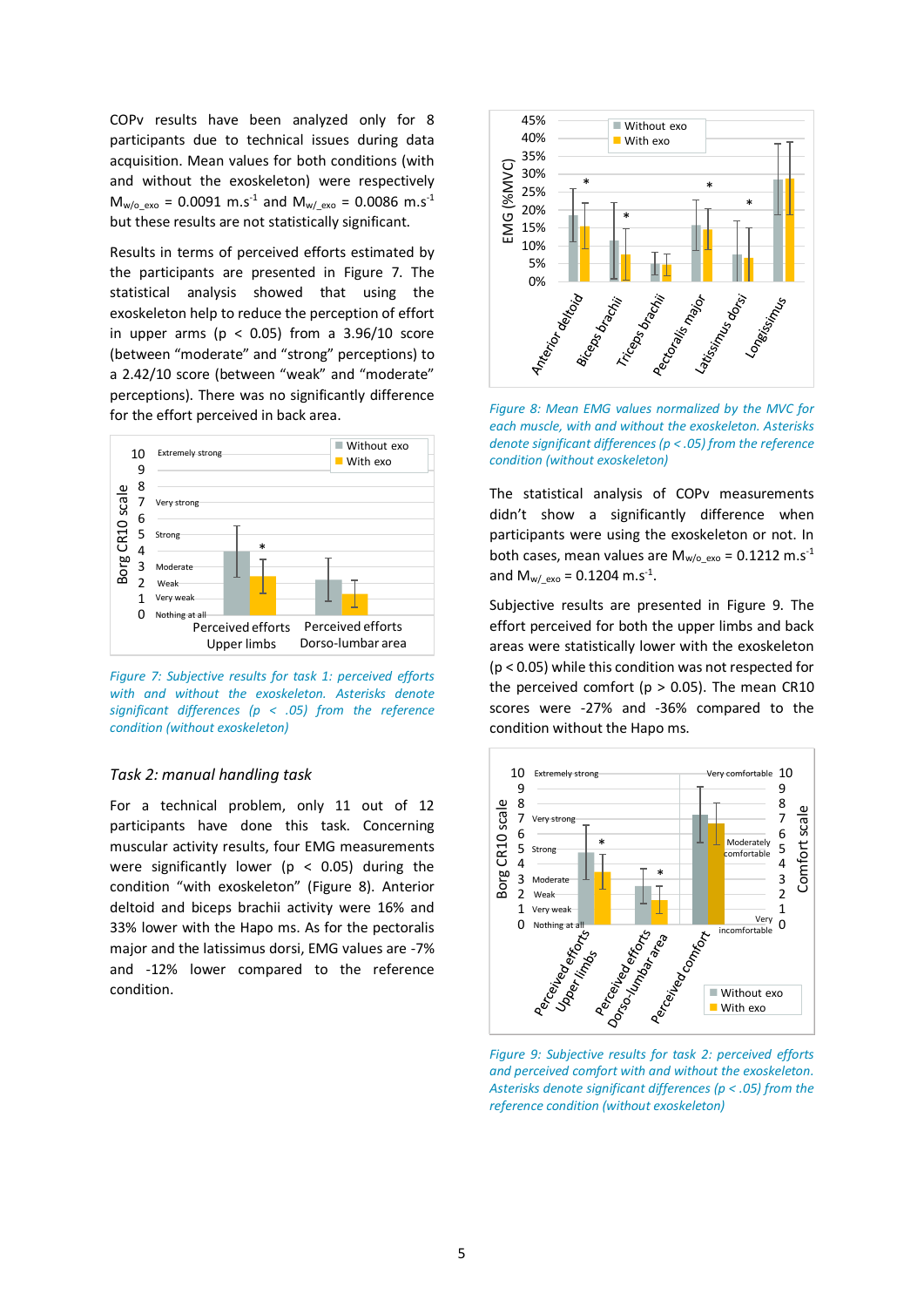### *Task 3: load carrying task*

The third task have shown a statistical difference between both conditions only for the arm muscles (p < 0.05). [Figure 10](#page-5-0) presents a 18%; 19% and 7% reduction in muscular activity for anterior deltoid, biceps brachii and triceps brachii respectively when using the exoskeleton.



<span id="page-5-0"></span>*Figure 10: Mean EMG values normalized by the MVC for each muscle, with and without the exoskeleton. Asterisks denote significant differences (p < .05) from the reference condition (without exoskeleton)* 

The participants perception results in terms of effort and comfort are presented i[n Figure 11.](#page-5-1) These subjective criteria were statistically lower when participants were wearing the Hapo ms compared to the condition with the exoskeleton ( $p < 0.05$ ). Mean CR10 values decreased from 3.25/10 to 2.58/10 (21% reduction) for the arm perception, and from 2.83/10 to 1.88/10 (34% reduction) for the back perception. Finally, participants have estimated a general comfort when doing the manutention task 15% lower when wearing the exoskeleton.



<span id="page-5-1"></span>*and perceived comfort with and without the exoskeleton. Asterisks denote significant differences (p < .05) from the reference condition (without exoskeleton)* 

### **DISCUSSION**

The purpose of this study was to evaluate a passive exoskeleton which has been developed to assist the user during mid-height tasks.

### *Influence in muscle activity*

Results of the present study have shown a significant reduction of both elevator arm muscles (anterior deltoid and biceps brachii) when tasks were performed with the exoskeleton. As for the deltoid, the improvement between both conditions were 12% (from 21.3 to 18.7 %MVC), 16% (from 18.6 to 15.6 %MVC) and 18% (from 9.0 to 7.4 %MVC), respectively for Tasks 1, 2 and 3. As for the biceps, muscle activity was 26% for the static task with overhead arm, 33% for the manual handling task and 19% for the load carrying task.

Similar trends have already been observed in previous studies [\[22\]](#page-8-4)[\[23\]](#page-8-5)[\[24\]](#page-8-6)[\[25\],](#page-8-7) but shoulder activity values can vary from one study to another depending of the task, the tool mass [\[26\]](#page-8-8) or the exoskeleton desig[n \[27\].](#page-8-9)

In addition, wearing the exoskeleton helps to reduce pectoralis major muscle activity of 18% for Task 1 and 7% for Task 2. As for the third Task, no significant reduction has been observed with and without the exoskeleton (~22 %MVC in both cases). That can probably be explained by the EMG sensor placement on the upper muscle area (clavicular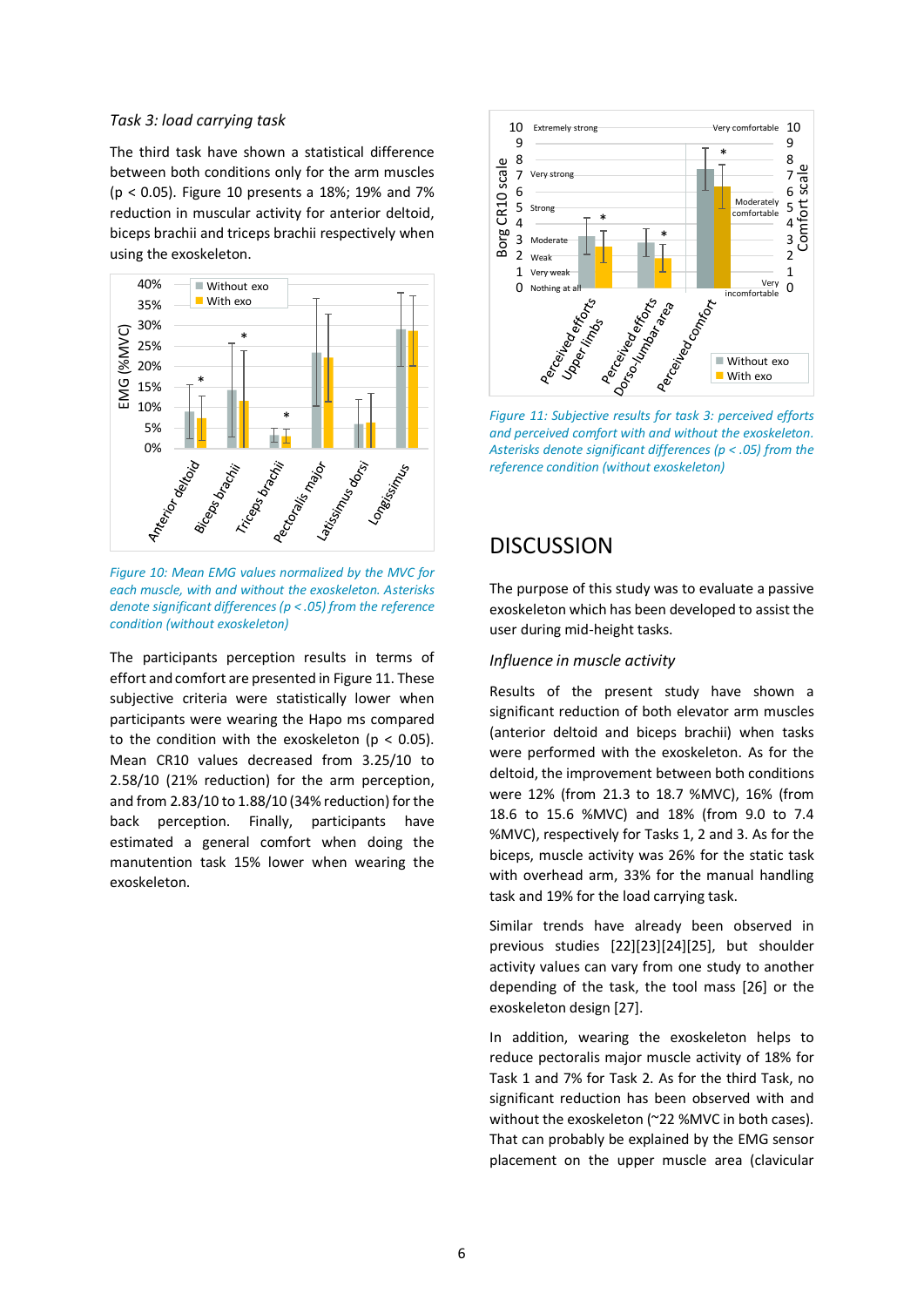head) which is mainly activated for forward flexion of the arm.

Apart Task 1 which was static, Task 2 and Task 3 comprised respectively left-right and forwardrearward movements of the arm. As a consequence, both agonist (anterior deltoid and biceps brachii) and antagonist muscles (triceps brachii and latissimus dorsi) were solicitated.

In a 2018 study [\[25\],](#page-8-7) Theurel *et al.* have shown a much higher solicitation of the triceps brachii during lifting (+95%) and stacking (+116%) tasks with the exoskeleton. The authors specified this oversollicitation could be linked to the design of the exoskeleton: energy is accumulated when the arm is extended (compression of the spring), then delivered when the arm is going up (shoulder extention). Knowing that the Hapo ms technology is also based on the spring storage principle (accumulation and delivering of the energy), a similar trend was expected in the present study. The situation is the opposite: there was no significant difference for Tasks 1 and 2 while the exoskeleton helped to reduce triceps activity for Task 3 (-7%). A possible explication is given by the specificity of the task where triceps is arm suspensor, working in synergy with other muscles, in particular when participants have to take and put down the load. As for the latissimus dorsi, the only significant result was observed during the manual handling task. Muscular activity measured here was 12% lower when wearing the exoskeleton, which is in line with Huysamen stud[y \[22\]](#page-8-4) 

### *Influence in postural balance*

Postural balance is a key parameter which can be influenced by the use of a wearable device such as an exoskeleton. In a previous study [\[24\],](#page-8-6) Kim *et al.*  showed the use of a passive, upper extremity exoskeletal vest increases the center of pressure velocity in the anterior-posterior direction by ~12%. As for the Hapo ms, no statistical difference has been noticed in postural balance during both static and manual handling tasks compared to the condition without the exoskeleton. The difference of results between studies can be explained by the exoskeletons weight: the Hapo ms is 1.3 kg while the one considered in Kim study was 6.5 kg.

### *Subjective perception*

Results have showed a decrease in subjective criteria when participants were using the exoskeleton. Perceived efforts in upper limbs were in line with the EMG data (less muscle activation for anterior deltoid, biceps brachii and pectoralis major). Conversely, perceived efforts in the dorsolumbar area were not consistent with objective measurements. This is particularly true for task 3 where participants have reported a 34% improvement in back muscle activity while no significant results were observed with EMG data. Three hypotheses could explain this phenomena. First, wearing an exoskeleton could have a contextual effect on participants perception. Second, the Hapo ms could have improve the global perception, so participants felt an assistance in both upper limbs and back area. Third but not very probable, the exoskeleton could have assisted back muscles other than the latissimus dorsi and the longissimus. As for the perceived comfort, a significant difference has been noticed only for task 3. Regarding these results, we could assume the Hapo ms slightly reduced the comfort when participants were walking but not when he is in static position (no displacement).

# LIMITS

Three main limits can be pointed out. First, participants were all in good health and quite young (mean age  $30.3 \pm 9.9$  years old), which is not representative of the active working population. Second, the population sample is limited (12 participants), especially when analyzing postural balance results (only for 8 participants for task 2 due to technical issues). Third, participants of the study are Ergosanté Group employees, which may have a slight impact on subjective results only (objective measurements are not affected). This limit has nevertheless been controlled by choosing participants among workers of a subsidiary which is not involved into the exoskeleton development process.

# PERSPECTIVES

This study was focused on lab tests performed with the Hapo ms providing a 4 kg assistance. Further tests considering stiffer springs (assistance until 6 kg) will be done following the same protocol as described in this paper. The objective is to have a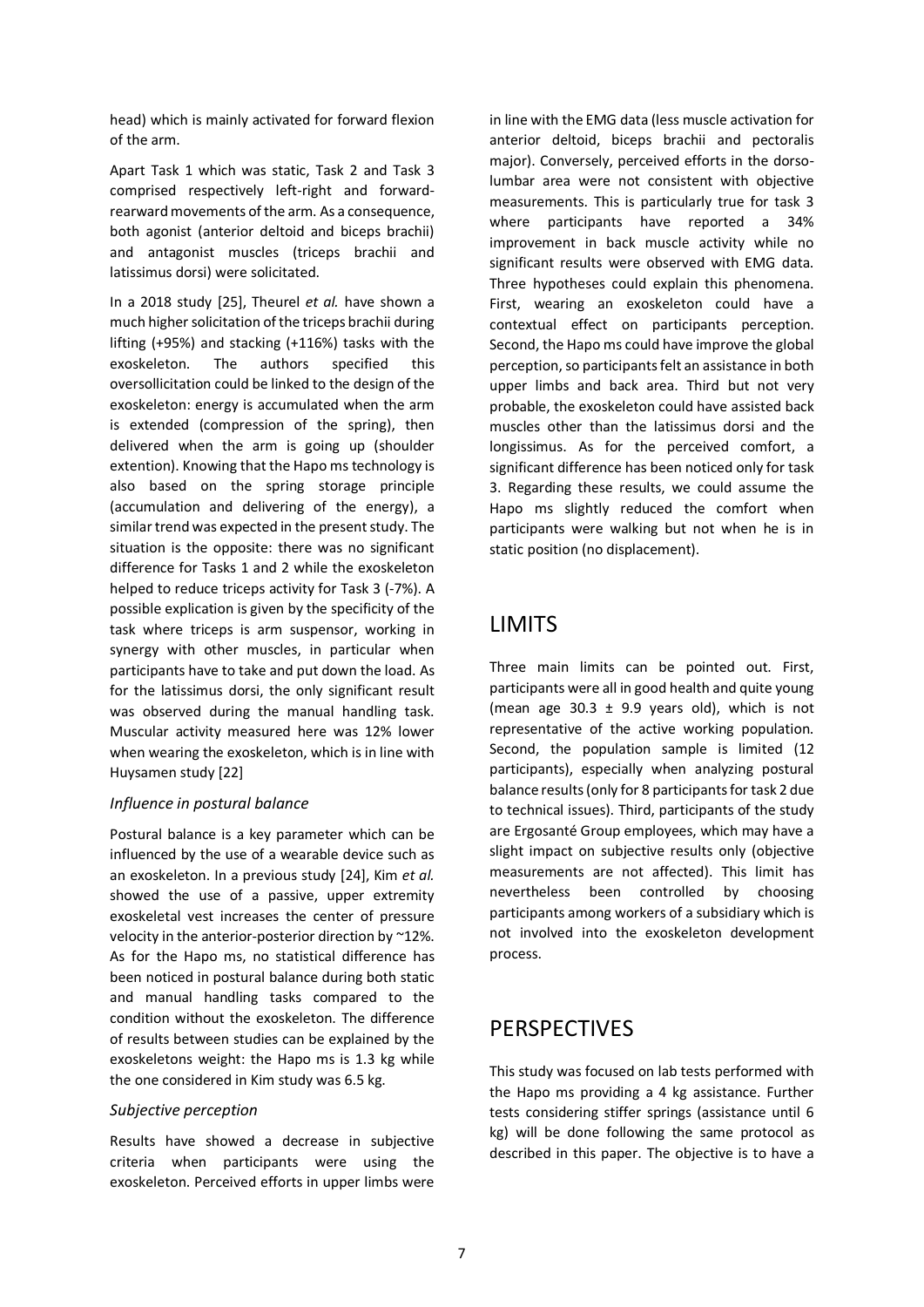complete evaluation of the Hapo ms, whatever its assistance (4 or 6 kg).

# **CONCLUSION**

The passive upper limbs exoskeleton evaluated in this study significantly reduce muscular activity for the anterior deltoid and the biceps brachii: these are the main muscles solicited when using the Hapo ms. Shoulder muscles results have showed a 12%, 16% and 18% reduction respectively for tasks 1, 2 and 3, while the improvement was 26%, 33% and 19% for the biceps brachii muscle. No significant differences have been pointed out in antagonist and back muscles activity, neither in term of postural balance. Subjective criteria have shown a good appreciation of the exoskeleton for the participants for all the tasks, with the exception of the comfort criterion which was slightly reduced. To conclude, the exoskeleton evaluated during this study seems well adapted to assist the user during mid-height tasks.

# **REFERENCES**

<span id="page-7-0"></span>[1] Straker, L. M. (1999). An overview of manual handling injury statistics in western Australia. International Journal of Industrial Ergonomics, 24(4), 357-364.

<span id="page-7-1"></span>[2] Cole, M. H., & Grimshaw, P. N. (2003). Low back pain and lifting: a review of epidemiology and aetiology. Work, 21(2), 173-184.

<span id="page-7-2"></span>[3] Bureau of Labor Statistics. (2013). Nonfatal occupational injuries and illnesses requiring days away from work, 2012. Bureau of Labor Statistics, US Department of Labor, Washington, DC.

<span id="page-7-3"></span>[4] Eurofound. (2017). Sixth European Working Conditions Survey – Overview report (2017 update), Publications Office of the European Union, Luxembourg.

<span id="page-7-4"></span>[5] INRS. (2011). Les troubles musculosquelettiques du membre supérieur (TMS-MS). Guide pour les préventeurs. ED 957.

<span id="page-7-5"></span>[6] Yang, C. J., Zhang, J. F., Chen, Y., Dong, Y. M., & Zhang, Y. (2008). A review of exoskeletontype systems and their key technologies. Proceedings of the Institution of Mechanical Engineers, Part C: Journal of Mechanical Engineering Science, 222(8), 1599-1612.

<span id="page-7-6"></span>[7] Viteckova, S., Kutilek, P., & Jirina, M. (2013). Wearable lower limb robotics: A review. Biocybernetics and biomedical engineering, 33(2), 96-105.

<span id="page-7-7"></span>[8] Bogue, R. (2009). Exoskeletons and robotic prosthetics: a review of recent developments. Industrial Robot: an international journal.

<span id="page-7-8"></span>[9] Yan, T., Cempini, M., Oddo, C. M., & Vitiello, N. (2015). Review of assistive strategies in powered lower-limb orthoses and exoskeletons. Robotics and Autonomous Systems, 64, 120-136.

<span id="page-7-9"></span>[10] De Looze, M. P., Bosch, T., Krause, F., Stadler, K. S., & O'sullivan, L. W. (2016). Exoskeletons for industrial application and their potential effects on physical work load. Ergonomics, 59(5), 671-681.

<span id="page-7-10"></span>[11] Huysamen, K., de Looze, M., Bosch, T., Ortiz, J., Toxiri, S., & O'Sullivan, L. W. (2018). Assessment of an active industrial exoskeleton to aid dynamic lifting and lowering manual handling tasks. Applied ergonomics, 68, 125-131.

<span id="page-7-11"></span>[12] Madinei, S., Alemi, M. M., Kim, S., Srinivasan, D., & Nussbaum, M. A. (2020). Biomechanical evaluation of passive back-support exoskeletons in a precision manual assembly task: "Expected" effects on trunk muscle activity, perceived exertion, and task performance. Human factors, 62(3), 441-457.

<span id="page-7-12"></span>[13] Jelti, Z., Lebel, K., Bastide, S., Le Borgne, P., Slangen, P., & Vignais, N. (2021). Effect of using a physical assistance device for movements involving trunk bending.

<span id="page-7-13"></span>[14] Theurel, J., & Desbrosses, K. (2019). Occupational exoskeletons: overview of their benefits and limitations in preventing work-related musculoskeletal disorders. IISE Transactions on Occupational Ergonomics and Human Factors, 7(3- 4), 264-280.

<span id="page-7-14"></span>[15] Theurel, J., Atain-Kouadio, J.-J., Kerangueven, L. (2021). Les exosquelettes pour prévenir les troubles musculosquelettiques et rôle des services de santé au travail.

<span id="page-7-15"></span>[16] INRS. (2021). Repères méthodologiques pour la sélection d'un exosquelette professionnel. ED 6416.

<span id="page-7-16"></span>[17] Hermens, H. J., Freriks, B., Disselhorst-Klug, C., & Rau, G. (2000). Development of recommendations for SEMG sensors and sensor